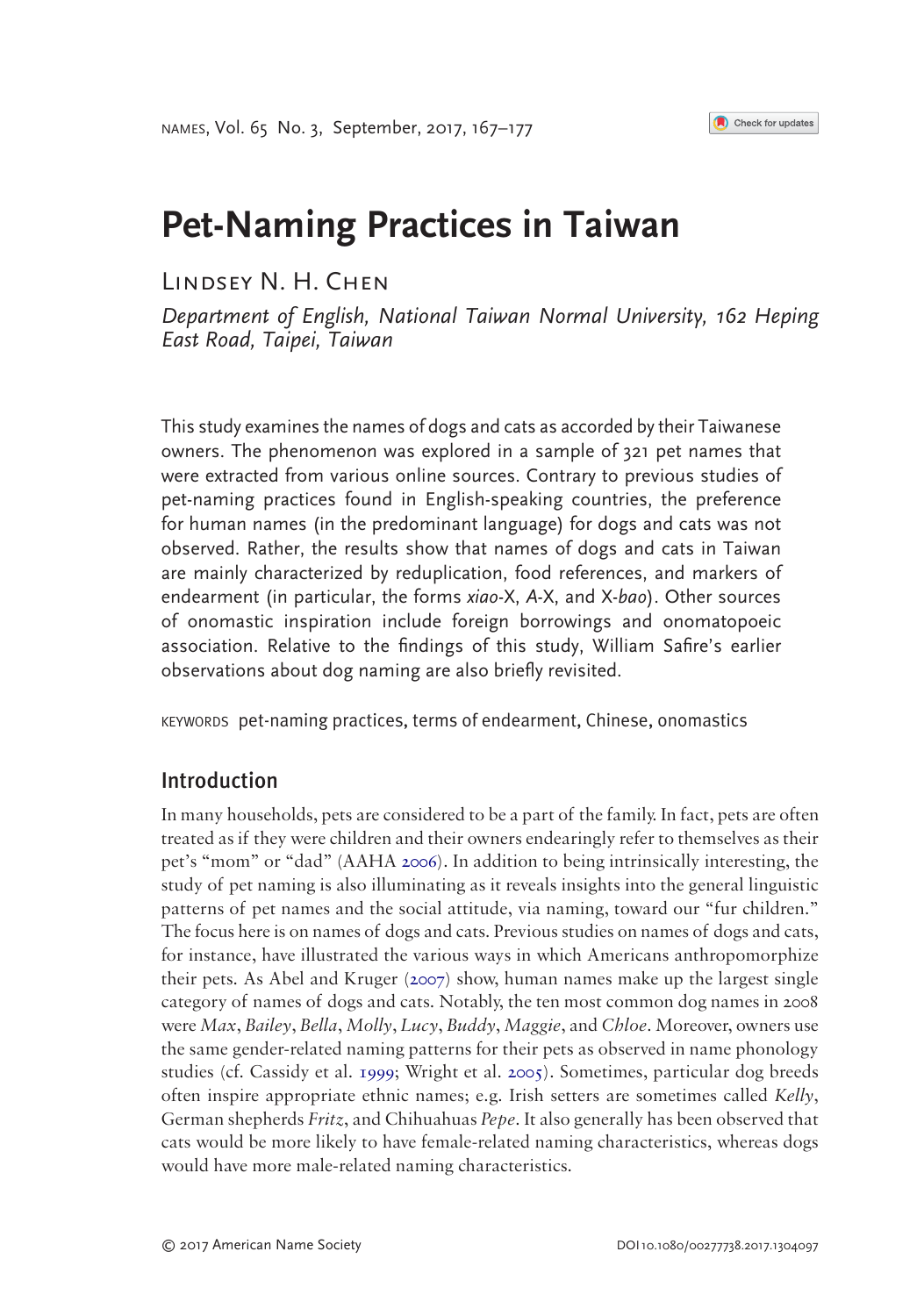The analyses of Abel and Kruger ([2007\)](#page-7-1) are consistent with the observations made in two other reports on pet names: (1) contra Levi-Strauss's hypothesis, dogs and cats are much more likely to be given human names than birds (Abel [2007\)](#page-7-4); and (2) people apply the same naming practices for pets that they use for both male and female children (Safire [1985](#page-7-5); as noted in Brandes [2012\)](#page-7-6). Especially with respect to the latter, Safire in his "Name that Dog" column stated:

<span id="page-1-5"></span><span id="page-1-3"></span><span id="page-1-2"></span><span id="page-1-1"></span><span id="page-1-0"></span>More and more we are giving dogs the names we used to reserve for people […]. [W]e tend to give our dogs the names we had left over for children we never had, or we name them after favorite uncles or cartoon characters or rock stars. (Brandes, [2012](#page-7-5): 4)

<span id="page-1-4"></span>In this regard, names of flesh-and-blood felines are also different from those of fictional cats (cf. Room [1993](#page-7-7)). Lambert ([1990\)](#page-7-8) and Robbins ([2013\)](#page-7-9) in particular have traced the creative cat names in T. S. Eliot's *Old Possum's Book of Practical Cats* to their literary inspiration, rather than to everyday names.

This study contributes to the study of pet naming by examining how Taiwanese owners bestow names upon their pets. The findings of this study provide a snapshot of pet-naming practices in a Chinese-speaking society. The phenomenon was explored in a sample of 321 names of cats and dogs in Taiwan and the data were extracted from various online sources. The results contrast with those of previous studies on the pet-naming patterns found in English-speaking countries, specifically, that pets tend to receive names reserved for people. Taiwanese pets are not afforded bona fide Chinese given names. Rather, the results show that the Chinese names of cats and dogs are mainly characterized by reduplication, food references, and markers of endearment (e.g. the forms *xiao*-X, *A*-X, and X-*bao*). Other sources of onomastic inspiration include foreign borrowings and onomatopoetic association. In the following, various pet-name patterns are discussed and illustrated with examples. In addition, I briefly relate the findings of this study to William Safire's earlier observations regarding dog naming.

### Methodology

In total, 321 pet names (157 names of dogs and 164 names of cats) were collected from various online sources. The multi-source data can be classified into one of the following three types: general pet-related websites, social media, and online news reports. For example, the website *Chong Wu Tao Ke* (*pet.talk.tw*) is a Chinese online magazine that contains various articles and stories about life with cats and dogs (akin to the American publication *Cat Fancy* or *Dog Fancy*). The second source of onomastic samples was social media — in particular, Pixnet, PTT, and Facebook (FB). Pixnet is a popular online social networking service in Taiwan that has a large user following in the Greater Chinese region. Here registered members can blog about and post pictures or drawings of their pets (e.g. *puppyfamily.pixnet.net/blog*). PTT, short for Professional Technology Temple, is a kind of bulletin board system similar to Reddit. Based in Taiwan, PTT has more than 1.5 million registered users and has over 20,000 boards covering a multitude of topics. The search topic in focus was "pet name," which eventually generated numerous text postings contributed by registered community members. Through the online social networking service, FB members can document and publicly share the adventures of their beloved furry companion or internet animal celebrity. Finally, names of pets can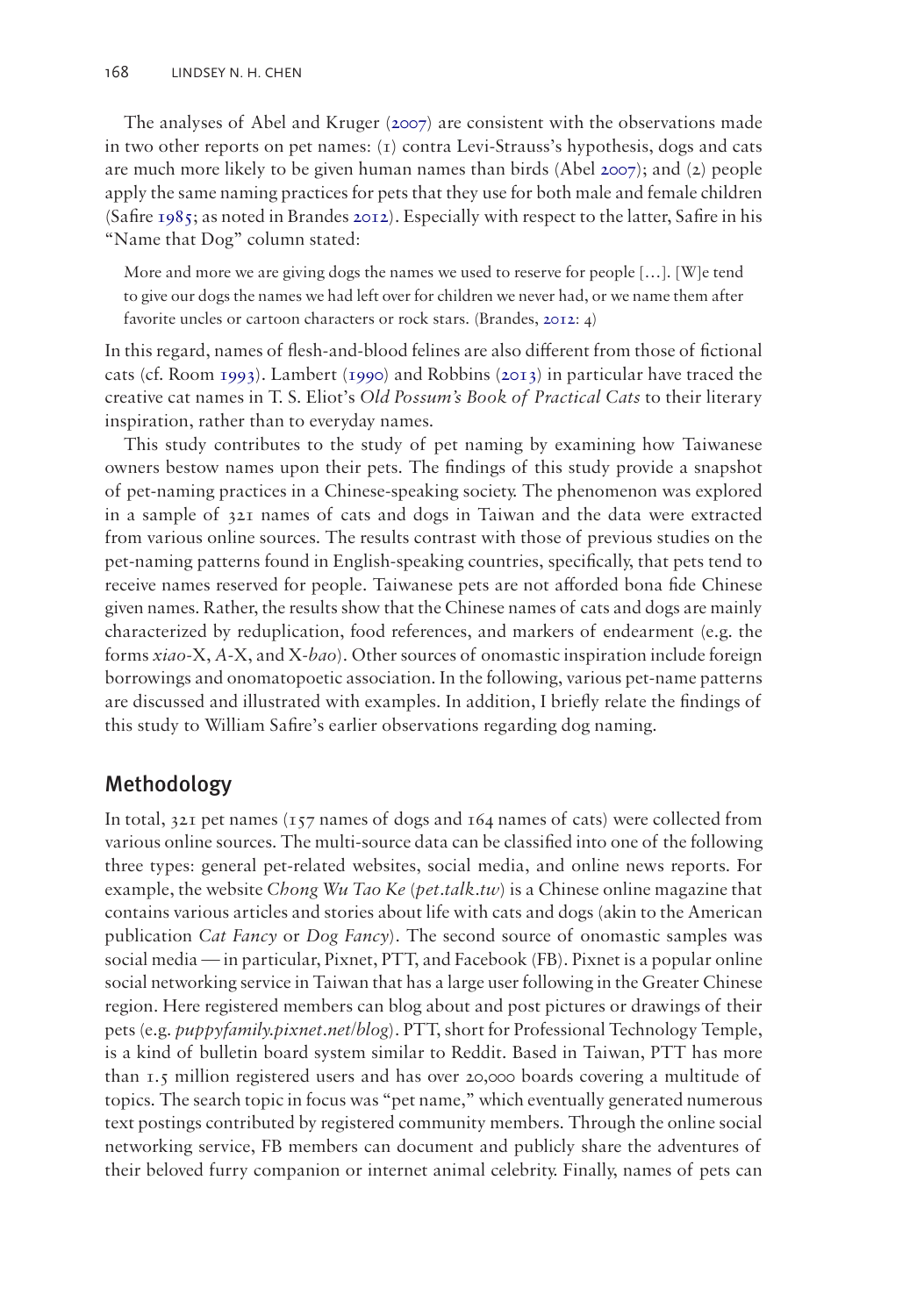|                                                   | Dog | Cat |
|---------------------------------------------------|-----|-----|
| Reduplication                                     | 63  | 46  |
| Reference to food                                 | 27  | 39  |
| Marker of endearment                              | 30  | 44  |
| Foreign name                                      | 28  | 23  |
| Onomatopoeic association                          |     | 13  |
| Other                                             | 14  | 13  |
| Total (excluding repeating cross-listed examples) | 157 | 164 |

<span id="page-2-0"></span>TABLE 1 FEATURES AND FREQUENCY COUNTS FOR PET NAMES

be found on news media such as Eastern Times (ET) Today. As with Yahoo US, ET Today occasionally reports on pet stories and, in them, a few colorful names could be found. After collecting the data, the names of dogs and cats were then compiled and categorized in terms of common features.

#### Results

Of the 321 names in the database, 295 (92 %) names consisted of two-character morphemes. By "character morpheme," I refer to monosyllabic units in which one phonetic unit equates to one character. Of the 26 remaining cases, 24 (7 %) were three-character morphemes and  $2 \left(1 \frac{\omega_0}{\omega}\right)$  were four-character morphemes. Table [1](#page-2-0) provides the features identified in the onomastic samples and the frequency of each type for the two species.

Here, some comments are in order. Inevitably, there is some overlapping between categories; e.g. *mian* ("noodle") is categorized under "Reduplication" and "Reference to food." Also, most of the sites do not include information on the gender of the animals; thus the names on the list may be male or female. Finally, some of the names on the list have the exact phonetic spelling. These are not typos but English transliterations of homophonous characters. For example, 妹妹 "sister" and 美美 "pretty" are two different characters with the same phonetic spelling (*mei mei*). The full list of pet names is provided in Appendix 1. Due to space reasons, only Romanized Chinese names have been provided. Names mentioned in the text are, however, glossed with their translated meaning.

#### *Reduplication*

<span id="page-2-1"></span>Reduplication is the prevalent choice for pet names. In English, reduplicated monosyllabic names are exemplified by names like *Fifi*, *Lulu*, *Kiki*, and *Mimi*. In this study, *reduplication* refers to the repetition of monosyllabic character morphemes. The morpheme may be a meaningful unit in that it has semantic transparency; e.g. *le* in the name *le le* means "happy." In fact, the propensity for reduplication in Chinese is a well-known linguistic phenomenon. As documented in Li and Thompson  $(1981)$  $(1981)$  $(1981)$ , the reduplicated form can be applied to nouns, adjectives, verbs, and other content words. Of the total sample, 109 ( $34\%$ ) names underwent this process. The 63 reduplicated dog names include *mao mao* "furry" (for simplicity, the English translation is provided only once), *bei bei* "shell," *qian qian* "money," *tian*-*tian* "sweet," *xiong xiong* "bear," and *zhuang zhuang* "strong." The 46 reduplicated cat names include *cai cai* "wealth," *chou chou*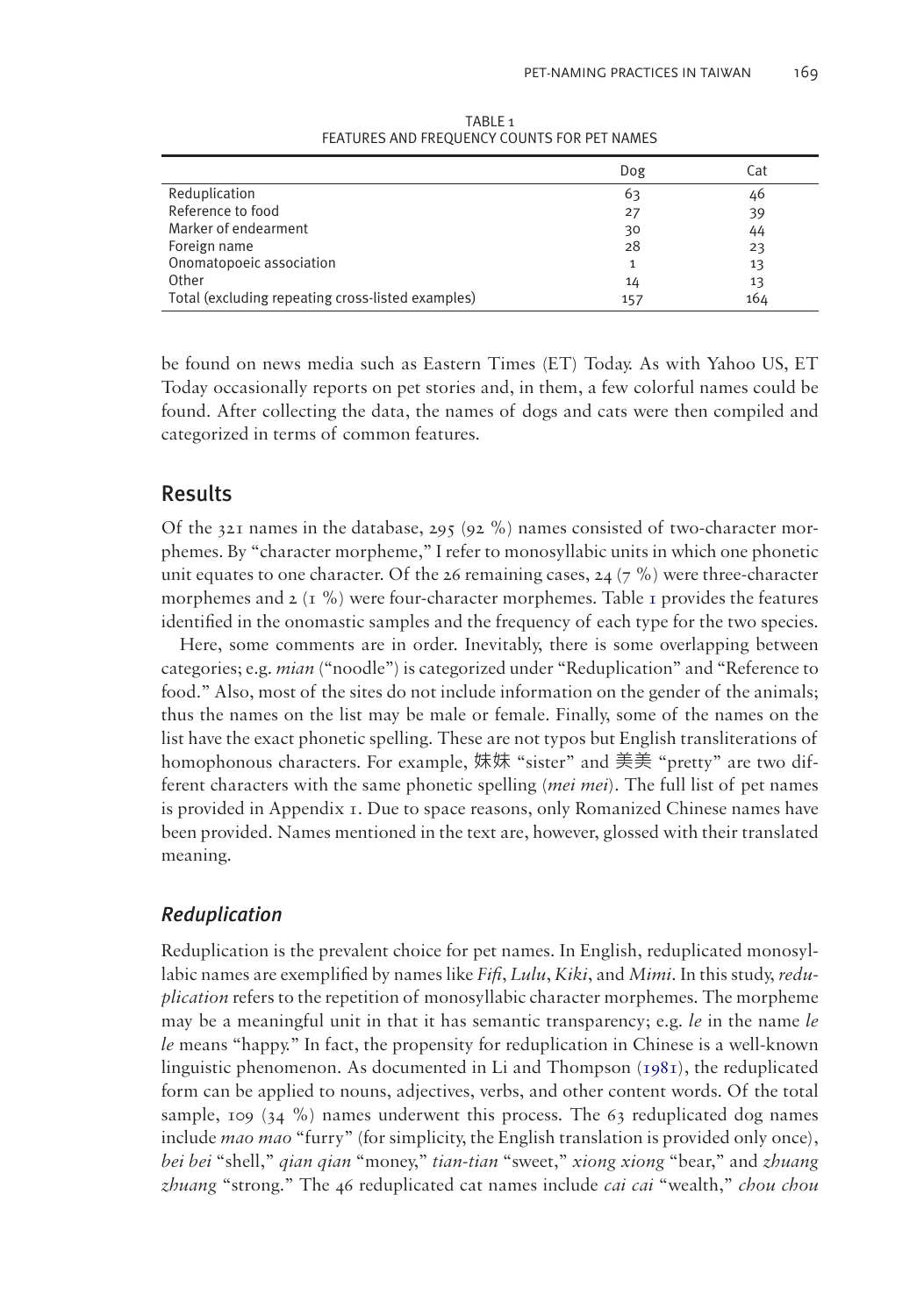"clown," *duan duan* "short," *hua hua* "flower," *huan huan* "joyous," *mei mei* "pretty," *ruan ruan* "soft," and *tiao tiao* "jump." Names common to both species were *an an* "quiet," *dian dian* "spot," *pao pao* "bubble," *qiu qiu* "ball," *rou rou* "meat," and *tang tang* "sugar." In general, there were descriptions of certain external features (e.g. furry, soft, spotty, and strong), denotations of objects (e.g. ball, flower, and money), or phonetically meaningless terms (e.g. *du du* and *zi zi*). In terms of the phonetics, names produced with rounded lips abounded (e.g. *bu bu*, *pu pu*, *hu hu*, *lu lu*, *jiu jiu*, and *yuan yuan*).

### *Association with food*

Food and food-related names constituted  $2I\%$  of the total. A few examples have been noted in the reduplication category (e.g. *tang tang* "sugar" and *mian mian* "noodle"). References to sweets and desserts predominate. Examples include *bu ding* "pudding," *nai xi* "smoothie," *nai luo* "*brûlée*," *hei tang* "black sugar," *yue bing* "moon cake," *tai yang bing* "sun cake," *ma shu* "sticky sweet ball," *tao su* "walnut crispies," *ruan tang* "soft candy," *fen yuan* "tapioca pearl," *qiao ke li* "chocolate," and *shuang ji ling* "ice cream." Various bean-related items were found, including *da dou* "big bean," *hei dou* "black bean," *hong dou* "red bean," *lu dou* "green bean," and *dou jiang* "soy milk." The list is also filled with names gleaned from traditional Chinese dishes and appetizers: *bao zi* "steamed bun," *dan juan* "egg roll," *fan tuan* "rice ball," *lu dan* "braised egg," *man tou* "bread bun," *mo yu* "octopus," *pai gu* "pork chop," *rou bao* "meat-filled bun," *rou wan* "meatball," and *hong shao rou* "braised meat." Other references to consumable items include drinks (*ka fei* "coffee," *ke le* "Coke," *na tie* "latte," *pi jiu* "beer," and *bao li da* "a brand of alcoholic drink"), various fruits (*gui yuan* "longan," *peng gan* "tangerine," *ping guo* "apple," *xi gua* "watermelon," and x*iang jiao* "banana"), and American staples (*han bao* "hamburger," *re gou* "hot dog," and *shu tiao* "French fries").

### *Markers of endearment*

Endearment was evident in the pet-names list and these particular names confer special status within the family. Markers of endearment assume various forms: *xiao*-X, *A*-X, X-*er*, X-*bao*, and sibling terms. In the *xiao*-X form, the diminutive term *xiao* means small. This is akin to the English suffix –*let* (*piglet*, *starlet*) or the Italian –*ito* (*Carlito*, *Sausalito*). On the phenomenon of diminutive markers in dog names (notably –*ie* or –*y*, as in *Joannie*, *Kimmy*, and *Benny*), Safire (as noted in Brandes Brandes, [2012](#page-7-6), 5) explains that "it is probably because large animals seem less frightening if named with a diminutive like *Binky*."

Of the total, 74 (23 %) names contained a marker of endearment. Examples of dog names in the form *xiao*-X include *xiao bai* "little white," *xiao guai* "little obedient," *xiao mei* "little beauty," *xiao pang* "little fatty," *xiao xi* "little joy," and *xiao ke ai* "little cutie." Cat names of this form include *xiao hu* "little tiger," *xiao hua* "little flower," *xiao kui* "little sunflower," *xiao long* "little dragon," *xiao er duo* "little ear," and *xiao hei miao* "little black cat." Two names — *xiao ye* "little night" and *xiao yue* "little moon" — are befitting of felines' proclivity to nocturnal activities. On another note, the diminutive term outnumbers the superlative *da* "big, great." Among the dog names,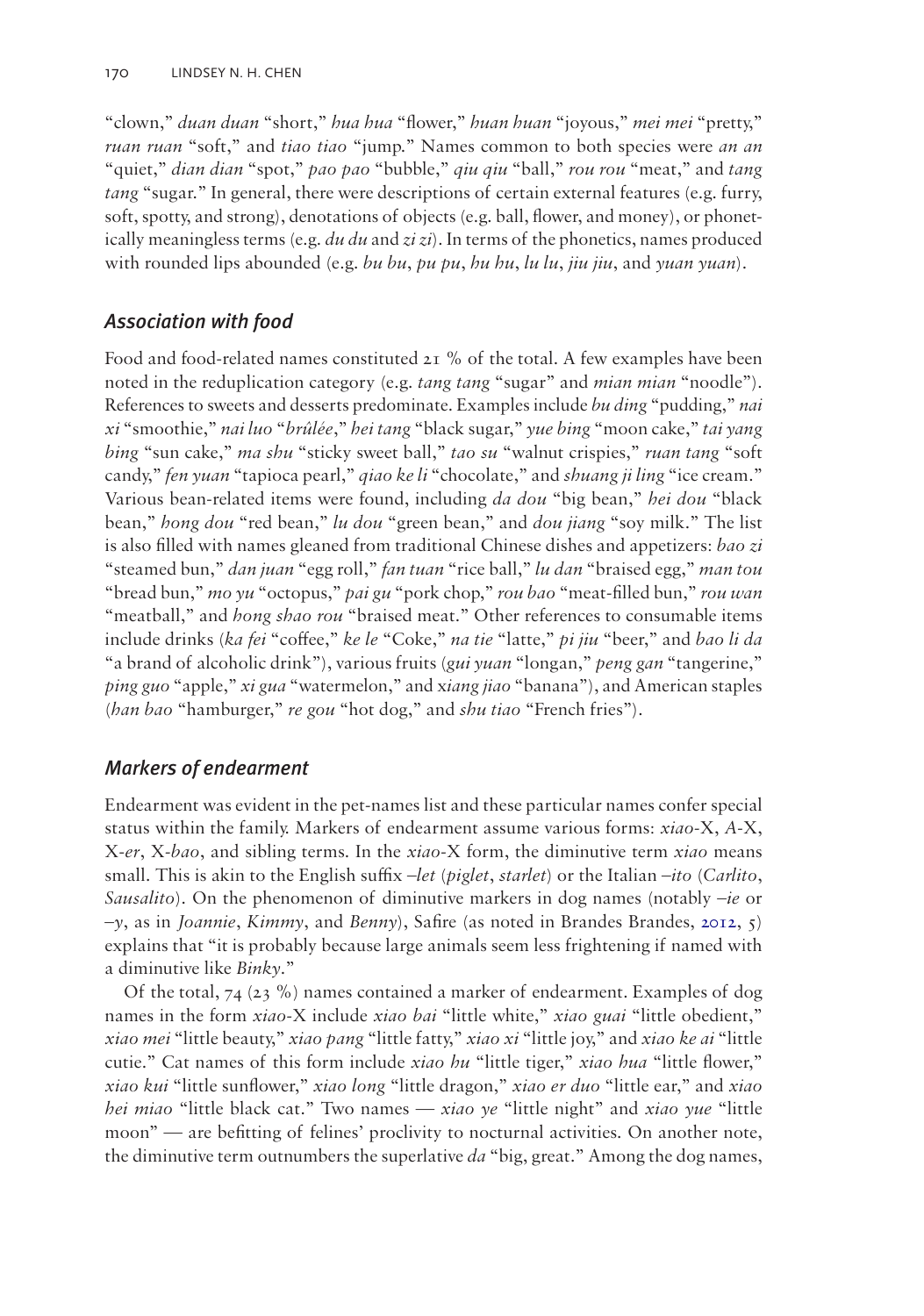two (oxymoronic) examples are *da mi* "big rice" and *da dou* "big bean." Among the cat names, one finds *miao lao da* "cat boss" and *da wang* "great king."

The Chinese nicknames of *A*-X form are commonly used with family members and close acquaintances. The older generations with knowledge of the Taiwanese dialect often use this nickname form to address even their grown children. Examples of pet names include *A*-*hu* "tiger," *A*-*huang* "yellow," *A*-*mao* "cat," *A*-*mi* "tiny," *A*-*jin* "gold," and *A*-*wang* "prosperous."

For many owners, pets are considered to be their "treasured baby" and thus names of the form X-*bao* (*bao* "treasure," *colloq.* "baby") are often overheard: *bao bao* "baby," *hui bao* "gray baby," *mao bao* "furry baby," *xiao bao* "little baby," and the transposed case *bao bei* "precious." The character morpheme *er* "child" was found in one instance: *hu er* "tiger child." Kinship terms for siblings also can be found in the case of *mei mei* "sister," *qiao mei* "clever sister," *sha mei* "silly sister," *di di* "younger brother," and *di bao* "baby brother." Finally, assigning the family surname to a pet also signals a close familial relationship. Generally, a full Chinese name consists of a surname and a two-character given name. Two names with a family surname plus an affectionate nickname are *Wu xiao di* and *Wu xiao mei* "Wu little brother/sister."

Other terms of endearment are *gong zhu* "princess," *tai zi* "prince," *ha ni* "honey," and the slang term *ma ji* "best friend, BFF." Two forms of cute significance — *wa wa* and *wa ni* (*wa* "doll") — both refer to a baby girl.

#### *Foreign (non-Chinese) names*

Fifty-one (16 %) of the pet names were adopted foreign names. With the exception of two Japanese names, all were Romanized English names. In Taiwan, English is a mandatory subject in primary and secondary schools and practically everyone has an English name, which often functions as a nickname or "office name." The phenomenon extends to pet naming, and thereby lends a certain exotic feel to the pet's name. English names for dogs include *an na* "Anna," *bi li* "Billy," *fei bi* "Phoebe," *ha li* "Harry," *lin da* "Linda," *mi li* "Milly," *su fei* "Sophie," *xue li* "Shirley," *ai mi li* "Emily," and *sai lin na* "Selina." Names of two US presidents also can be found: *ke lin dun* "Clinton" and *ou ba ma* "Obama." For cats, English names include common given names (*ai mi* "Amy," *bei la* "Bella," *bo bi* "Bobby," *dai xi* "Daisy," *cha li* "Charlie," *jie ke* "Jack," *kai li* "Kelly," *lu xi* "Lucy," *mi luo* "Milo," and *ao li fo* "Oliver") as well as names of real-life figures (*yao ming* "Yao Ming," *qiao dan* "Jordan," *bei ke han mu* "Beckham," and *dai fei* "Princess Di"). The names *mi ni* "Minnie" and *xin ba* "Simba" (from *The Lion King*) appeared in both the dog and cat name lists. For the most part, these English names were transliterated as they are found in the English-language media. Finally, two Japanese names were identified: *mei ya* and *tai lang*. They are names of popular Japanese cartoon characters. As with American sitcoms, Japanese media programing is also quite popular in Taiwan.

#### *Onomatopoeic association*

Of notable mention are onomatopoeic names which are more common among cats than dogs. Here, nine instances of *miao* "meow" (m) were found: *bai miao* "white-m," *hei miao* "black-m," *miao miao* "meow-m," *pang miao* "fat-m," *xiao miao* "little-m,"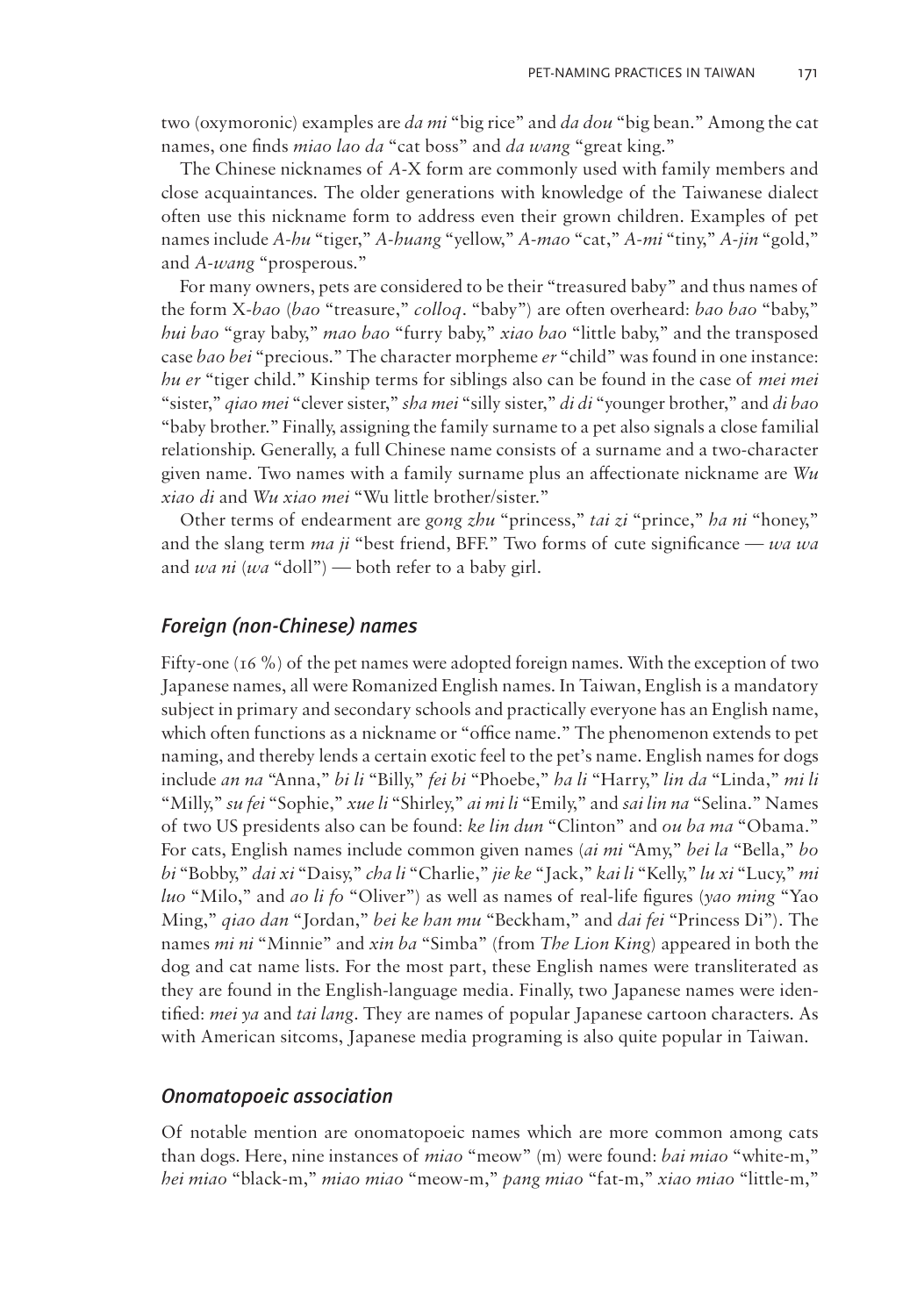*xiao bai miao* "little white-m," and *xiao hei miao* "little black-m." Cat names with the diminutive *xiao* were also cross-listed in the other category. On the other hand, while one dog name evoked laughter (*ha ha*), none was suggestive of the canine bark. Four other onomatopoeic names identified were *gu lu*, *hu hu*, *yang mie mie*, and *Zhang xi xi*. The first imitates the sound of a rumbling hungry stomach, the second strenuous breathing, the third cries of sheep (*yang*), and the fourth sheepish giggles (*xi xi*).

#### *Other*

Twenty-seven (8 %) of the pet names did not fit into any of the above categories. Nevertheless, some of these names can be grouped under a common theme.

Examples of names that may be descriptive of the feline figure were *pang hu* "fat tiger," *pang zi* "fatty," *qi qiu* "balloon," *xue qiu* "snowball," and *hei xiong* "black bear." For dogs, names that comment on their physical characteristics were *hei lian* "dark face," *hei pi* "dark skin," and *qing chun dou* "pimples."

In many cultures, certain animals are thought to be lucky. In Japan, for example, the *maneki*-*neko* (literally "beckoning cat") is a common Japanese figurine often believed to bring good luck and prosperity. The homophonous *lai fu* "come fortune" (來富) and *lai fu* "come luck" (來福) are common Chinese names for dogs. Another dog name that serves a similar function is *ji li* "good luck." However, no cat names in Chinese connoting good luck were identified.

Nonsensical names were tallied and these included: *jiu wan* "90 thousand," *mi wan* "tiny 10K," *shi tou* "rock," *xing qi tien* "Sunday," and *wu la la* "Ooolala." Here, namegivers aimed to be different or creative by assigning these quirky pet names.

Finally, five names — all on the dog names list — could pass as bona fide Chinese human given names. These included the names *jia yi*, *li hong*, *ya jing*, *ya xin*, and *yu jie*. However, judgment of these among Chinese native speakers may differ.

### **Discussion**

<span id="page-5-0"></span>The increasing treatment of companion animals as family members is prevalent in many societies. It is the close feeling of kinship between humans and animals that perhaps explains why people devote so much time, money, and emotional energy to the care of cats and dogs. Where cultural trends may diverge is in regard to pet-naming practices. In both the US and Australia, the adoption of human names for pets is common. In essence, these naming patterns reflect wider developments in animal-human relations. As Franklin [\(1999](#page-7-11), 57) explained: "Trends in pet keeping can be understood as the extension of familial relations to non-humans." The results of this study on pet names conferred by Taiwanese owners, however, found no such distinctive, anthropomorphized naming patterns. Dogs and cats in Taiwan do not have Chinese given names as their human companions do. Rather, the pet names in this study lean towards a greater preference for reduplicated names, names related to food, and endearments of certain forms. While there were some gender-specific *foreign* (English) names, overall, the Chinese names of dogs and cats were gender neutral. In addition, no major species differences were identified, except in the numerous onomatopoeic names for cats.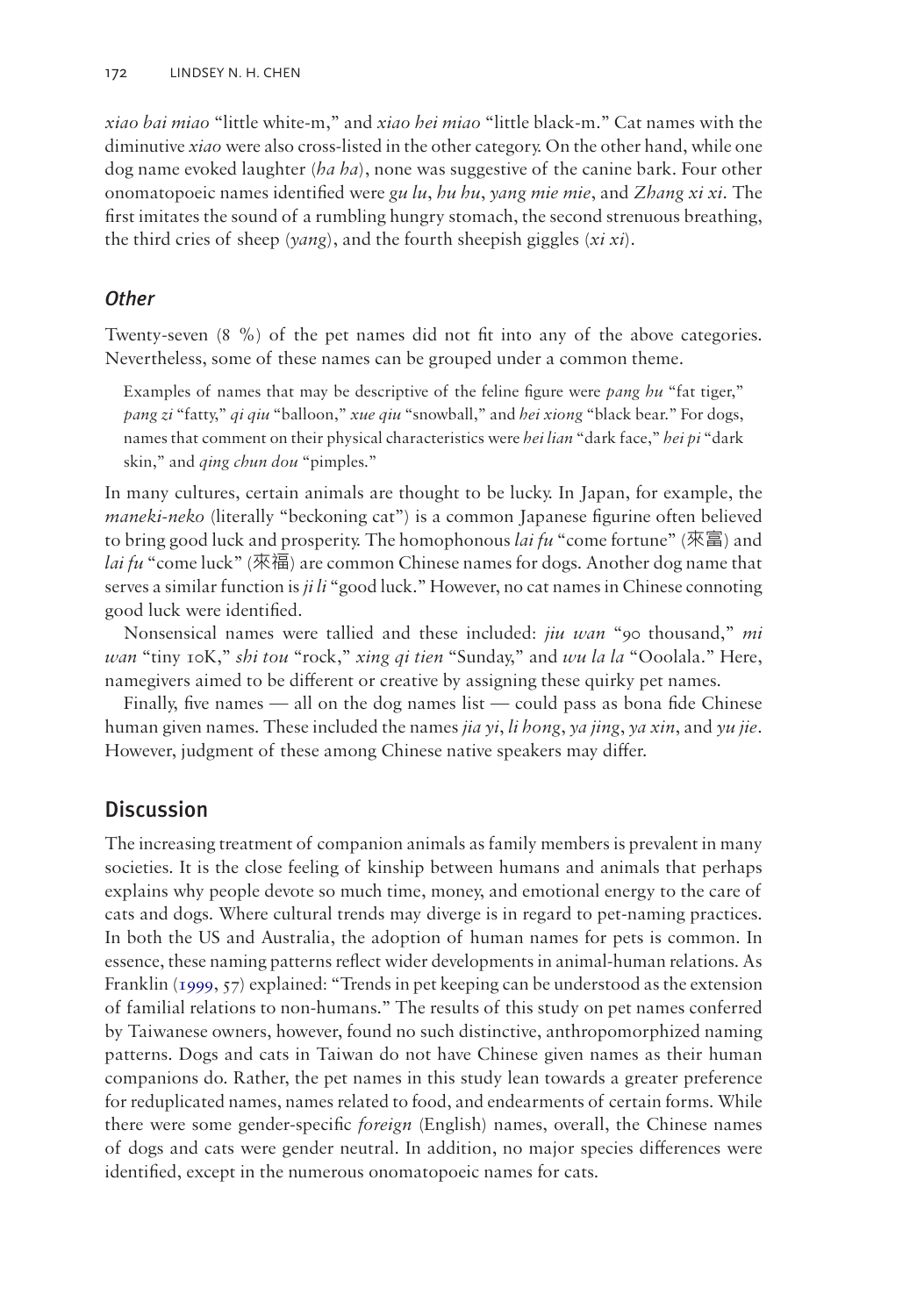Additionally, Chinese pet names reflect our stereotypical perceptions regarding certain animal species. For example, cats are often perceived as prissy and "dignified." Names like *miao lao da* "boss cat," *da wang* "great king," *xiao gong zhu* "little princess," *dai fei* "Princess Di," and even *xin ba* "Simba" (from *The Lion King*) seem to affirm cats' royalty status. The names provide insights into the namegivers' attitude toward the bearer, which is generally positive and affectionate. In fact, the pet names function like true nicknames, being forms of address that are mainly reserved for family members or intimate friends. Just as people in real life select names for what they say about people bearing them, the same could be said for the pet-naming practices described here. The pet names in this study provide miniature character sketches or illustrate aspects of pets' physical appearance. They have a high degree of semantic transparency in that they give clues about the bearer's appearance. For example, food color may be indicative of the color of a pet's fur coat: "black bean" (*hei dou*) for a Doberman or "coffee" (*ka fei*) for a dachshund. Such "miniature sketches" via nicknames were also noted in other studies, including those pertaining to nicknames for schoolteachers (Crozier [2004](#page-7-12)) and female felons (Zaitzow et al. [1997](#page-7-13)).

<span id="page-6-1"></span><span id="page-6-0"></span>Chinese pet names are interesting from a phonetic point of view. In terms of the manner of articulation, the reduplicated names produced with rounded lips (e.g. *bu bu*, *pu pu*, *hu hu*, *lu lu*, *jiu jiu*, and *yuan yuan*) are reminiscent of baby talk. These reduplicated monosyllabic samples lead one to wonder whether our "fur babies" respond better to simple reduplicated names than, say, to multisyllabic names. This issue, however, is beyond the scope of this study. Perhaps research from animal behavior studies could help to answer this question.

Surprisingly, the findings here are consistent with Safire's informal observations about dog naming in English-speaking countries. Based on the responses to his "Name that Dog" column, Safire [\(1985](#page-7-5)) earlier identified categories of dog names based on food (*Cookie*, *Candy*, and *Taffy*), emotional disposition (*Pepper*, *Rascal*, and *Crab*), color of the canine coat (*Amber* and *Midnight*), and even the owners' occupation (*Shyster*, *Escrow*, *Bones*, and *Psychic*). Before World War II, dogs were called *Laddie*, *Rags*, *Trixie*, *Snap*, *Jaba*, *Boogles*, and similar names that are entirely uncharacteristic for human beings. Even through the 1980s, common pet names such as *Champ*, *Happy*, *Rusty*, and *Spaghetti* were used, and it was unlikely that parents would give a child names such as these (Brandes [2012\)](#page-7-6). In a way, the Chinese names of dogs and cats in this study are more like the earlier pet-naming trend that Safire described than the trend observed after the millennium (cf. Abel and Kruger [2007](#page-7-1)).

The study has hopefully provided some insight into pet naming in a non-English society. Pet naming provides pet owners with a creative outlet. The naming process examined focused on dogs and cats only. It would be a mistake to conclude that the naming practices are also true of other domestic species, such as birds or hamsters. Furthermore, non-human naming practices appear to be the prevalent trend for internet cat celebrities, such as *Grumpy Cat*, *Lil Bub*, *Smoothie*, *Princess Cheeto*, and *Colonel Meow*. These issues and other questions could be explored in further research studies.

### Acknowledgements

The author appreciates the suggestions of two anonymous reviewers for *Names*.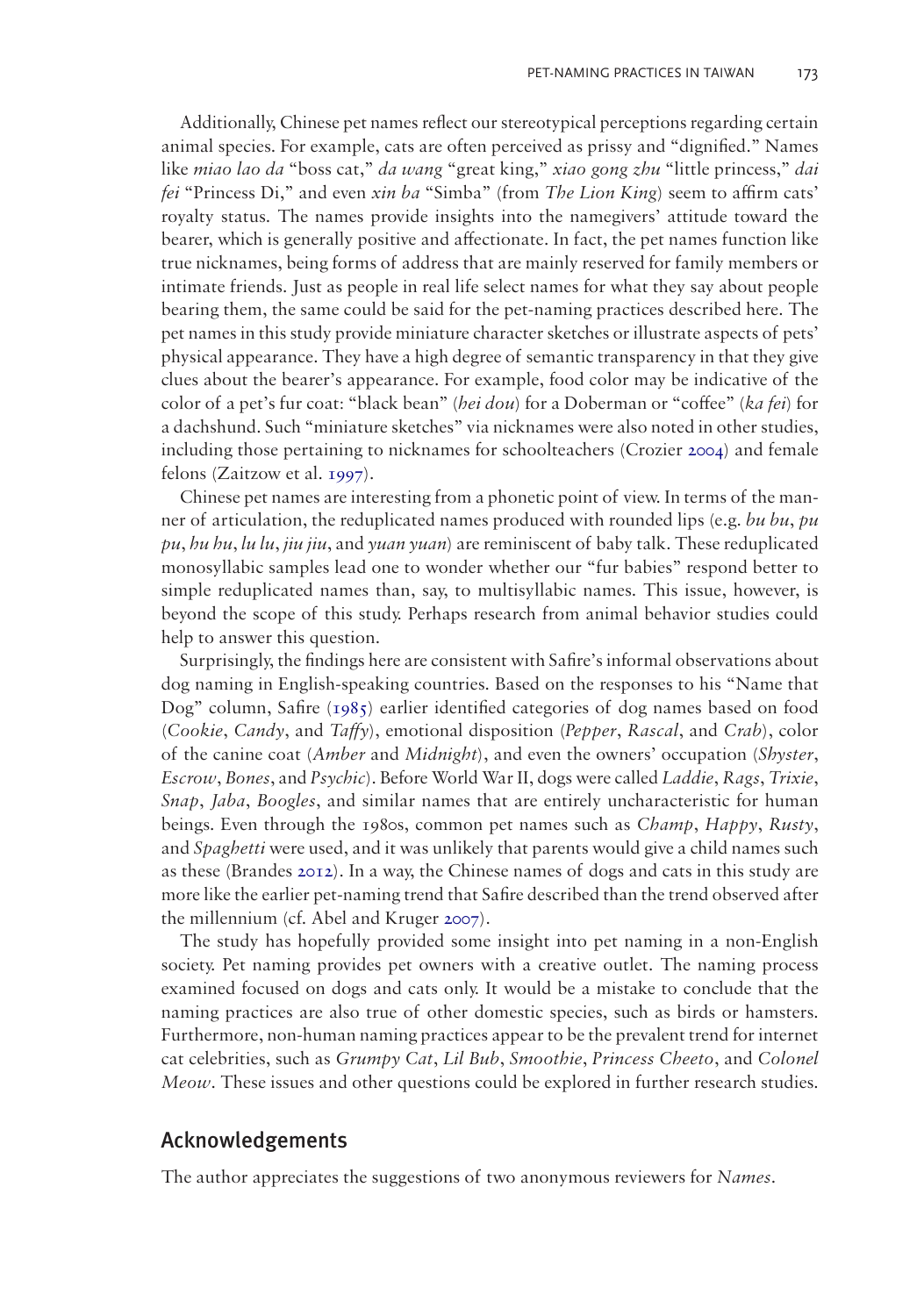### Bibliography

<span id="page-7-0"></span>AAHA. [2006.](#page-0-0) "Our Relationship with Pets." *American Animal Hospital Association*. [www.swaebr.org/Our-](http://www.swaebr.org/Our-Relationship_withPets.html)[Relationship\\_withPets.html](http://www.swaebr.org/Our-Relationship_withPets.html).

<span id="page-7-4"></span>Abel, Ernest L. [2007](#page-1-0). "Birds are not more human than dogs: Evidence from naming." *Names* 55, no. 4: 349–353.

- <span id="page-7-1"></span>Abel, Ernest L., and Michael L. Kruger. [2007](#page-0-1). "Stereotypic gender naming practices for American and Australian dogs and cats." *Names* 55, no. 1: 53–64.
- <span id="page-7-6"></span>Brandes, Stanley. [2012](#page-1-1). "Dear rin tin tin: An analysis of William Safire's dog-naming survey from 1985." *Names* 60, no.  $T: 2-TA$ .
- <span id="page-7-2"></span>Cassidy, Kimberly, Michael Kelly, and Lee'at J. Sharoni. [1999.](#page-0-2) "Inferring gender from name phonology." *Journal of Experimental Psychology* 128, no. 3: 362–381.

<span id="page-7-12"></span>Crozier, Ray W. [2004](#page-6-0). "Recollections of schoolteachers' nicknames." *Names* 52, no. 2: 3–19.

<span id="page-7-11"></span>Franklin, Adrian. [1999](#page-5-0). *Animals and modern cultures: A sociology of human-animal relations in modernity*. Thousand Oaks, CA: Sage.

<span id="page-7-8"></span>Lambert, Anne H. [1990.](#page-1-2) "Eliot's naming of cats." *Names* 38, no. 1-2: 39–42.

- <span id="page-7-10"></span>Li, Charles N., and Sandra A. Thompson. [1981.](#page-2-1) *Mandarin Chinese: A functional reference grammar*. Berkeley: University of California Press.
- <span id="page-7-9"></span>Robbins, Dorothy Dodge. [2013.](#page-1-3) "Imperial names for 'Practical Cats': Establishing a distinctly British pride in *old possum's book of practical cats*." *Names* 61, no. 1: 21–32.
- <span id="page-7-7"></span>Room, Adrian. [1993.](#page-1-4) *The naming of animals: An appellative reference to Onomastic work and show animals real and fictional*. Jefferson, NC: McFarland.
- <span id="page-7-5"></span>Safire, William. [1985](#page-1-5). "Name that dog." *New York Times Magazine*, December 22.
- <span id="page-7-3"></span>Wright, Saundra K., Jeniffer Hay, and Tessa Bent. [2005](#page-0-3). "Ladies first? Gender phonology and the naming conspiracy." *Linguistics* 43, no. 3: 531–561.
- <span id="page-7-13"></span>Zaitzow, Barbara H., James K. Skipper, and Claudia Bryant. [1997](#page-6-1). "Nicknames of female felons." *Names* 45, no. 2: 83–99.

#### Notes on contributor

Lindsey N. H. Chen is Associate Professor of General Linguistics at the National Taiwan Normal University. Her areas of interest are language and culture, onomastics, and semantics.

Correspondence to: Lindsey N.H. Chen National Taiwan Normal University, 162 Heping East Road, Taipei, Taiwan. Email:[chenlindsey@yahoo.com](mailto:chenlindsey@yahoo.com)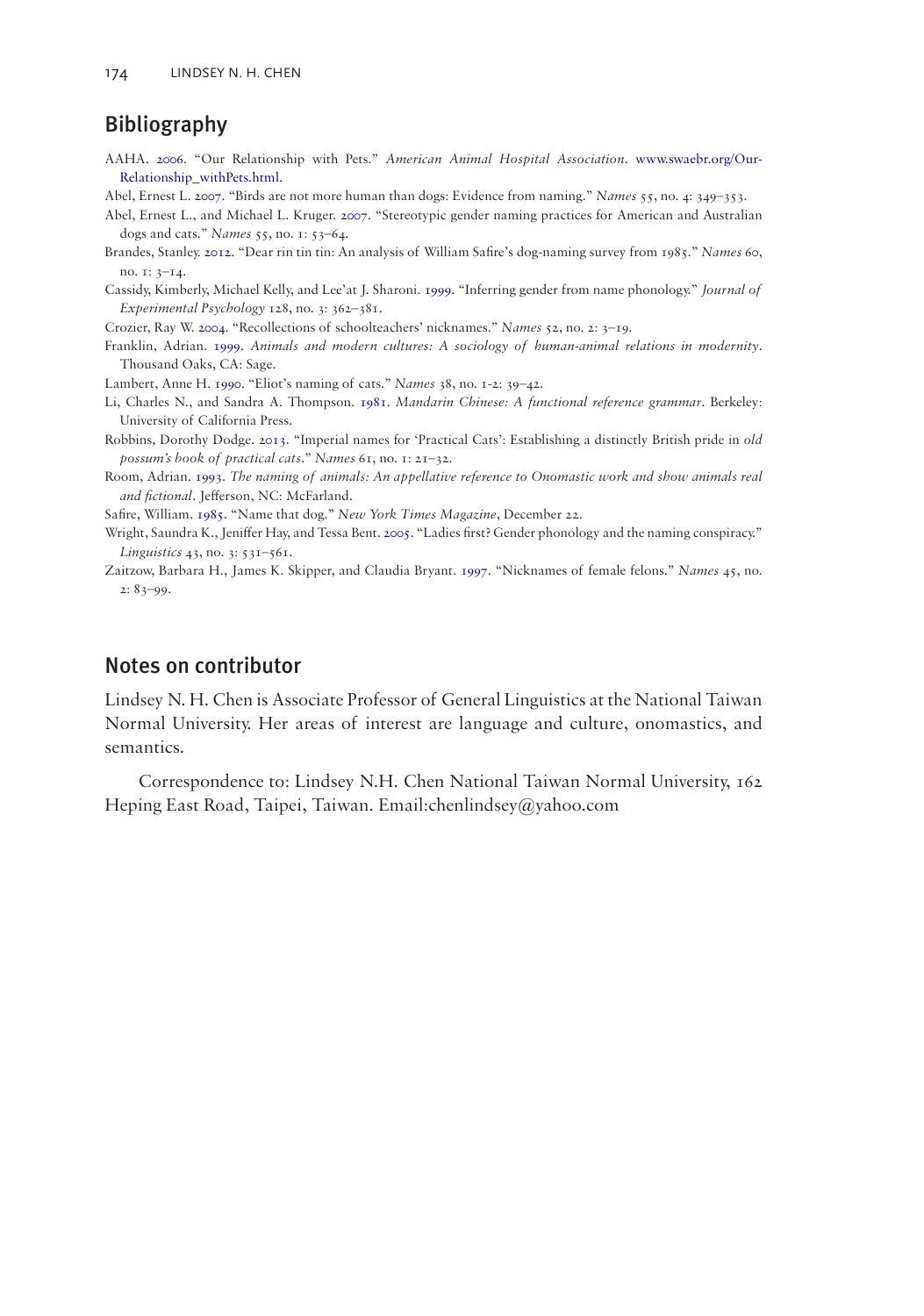| Dog Names                |                      | <b>Cat Names</b>  |                |
|--------------------------|----------------------|-------------------|----------------|
| Reduplication            |                      | Reduplication     |                |
| an an                    | mi mi                | an an             | qiu qiu        |
| bao bao*                 | mian mian*           | bao bao (h.)      | rou rou*       |
| bei bei                  | miao miao            | bao bao*          | ruan ruan      |
| bi bi                    | na na                | bao bao           | tang tang*     |
| bing bing                | ni ni                | bu bu             | tian tian      |
| bo bo                    | niu niu              | cai cai           | tiao tiao      |
| dang dang                | pao pao              | chou chou         | wei wei        |
| di di* $(h.)$            | peng peng            | ci ci             | xiang xiang    |
| di di*                   | pi pi                | dai dai           | ya ya          |
| dian dian                | qi qi                | dian dian         | yao yao        |
| ding ding (h.)           | qian qian            | duan duan         | you you        |
| ding ding                | qiu qiu              | duo duo           | zai zai        |
| dou dou*                 | rong rong            | fei fei           | zhuang zhuang  |
| du du                    | rou rou $*(h.)$      | guan guan         | zi zi          |
| duo duo                  | rou rou              | hu hu*            |                |
| ha ha*                   | tang tang*           | hua hua           |                |
| han han                  | tian tian            | huan huan         |                |
| huan huan                | ting ting            | hui hui           |                |
| jie jie                  | wa wa                | jiu jiu           |                |
| jing jing (h.)           | wang wang            | kai kai           |                |
| jing jing                | xiao xiao*           | le le             |                |
| ka ka                    | xin xin              | mei mei* (h.)     |                |
| le le                    | xiong xiong          | mei mei           |                |
| lei lei                  | yan yan (h.)         | mi mi             |                |
| lin lin                  | yan yan              | miao miao*        |                |
| lu lu (h.)               | yang yang            | nai nai           |                |
| lu lu                    | yao yao              | ni ni             |                |
| man man                  | ying ying            | pao pao           |                |
| mao mao<br>mei mei* (h.) | yuan yuan<br>zai zai | pi pi             |                |
| mei mei                  | zhuang zhuang        | pu pu<br>qia qia  |                |
| mi mi (h.)               |                      | qian qian         |                |
|                          |                      |                   |                |
| Reference to food        |                      | Reference to food |                |
| bao zi                   | ping guo             | bao li da         | pai gu         |
| bu ding                  | re gou               | bu ding           | peng gan       |
| da dou                   | ru luo               | cha mi            | pi dan         |
| da mi                    | shu tiao             | dan juan          | pi jiu         |
| dong gua                 | shuang ji ling       | dou jiang         | giao ke li     |
| dou dou*                 | tang tang*           | dou zi            | rou bao        |
| hai tai                  | tie dan              | fan tuan          | rou rou*       |
| han bao                  |                      | fen yuan          | rou wan        |
| hei dou                  |                      | gui yuan          | ruan tang      |
| hong dou                 |                      | hei dou           | tai yang bing  |
| hong shao rou            |                      | hei liang feng    | tang tang*     |
| ke le                    |                      | hei ma shu        | tao su         |
| lu dan                   |                      | hei tang          | wan zi         |
| lu dou                   |                      | ka fei            | wei yu         |
| ma shu                   |                      | ke le             | xi gua         |
| man tou                  |                      | ma hua            | xiang jiao     |
| mian bao                 |                      | man tou           | xiao mi*       |
| mian mian*               |                      | mo yu             | xiao ping guo* |
| nai luo                  |                      | na tie            | yue bing       |
| nai xi                   |                      | niu nai shi qiu   |                |

### Appendix 1. Complete list of dog and cat names in Romanized Chinese, by feature

(*Continued*)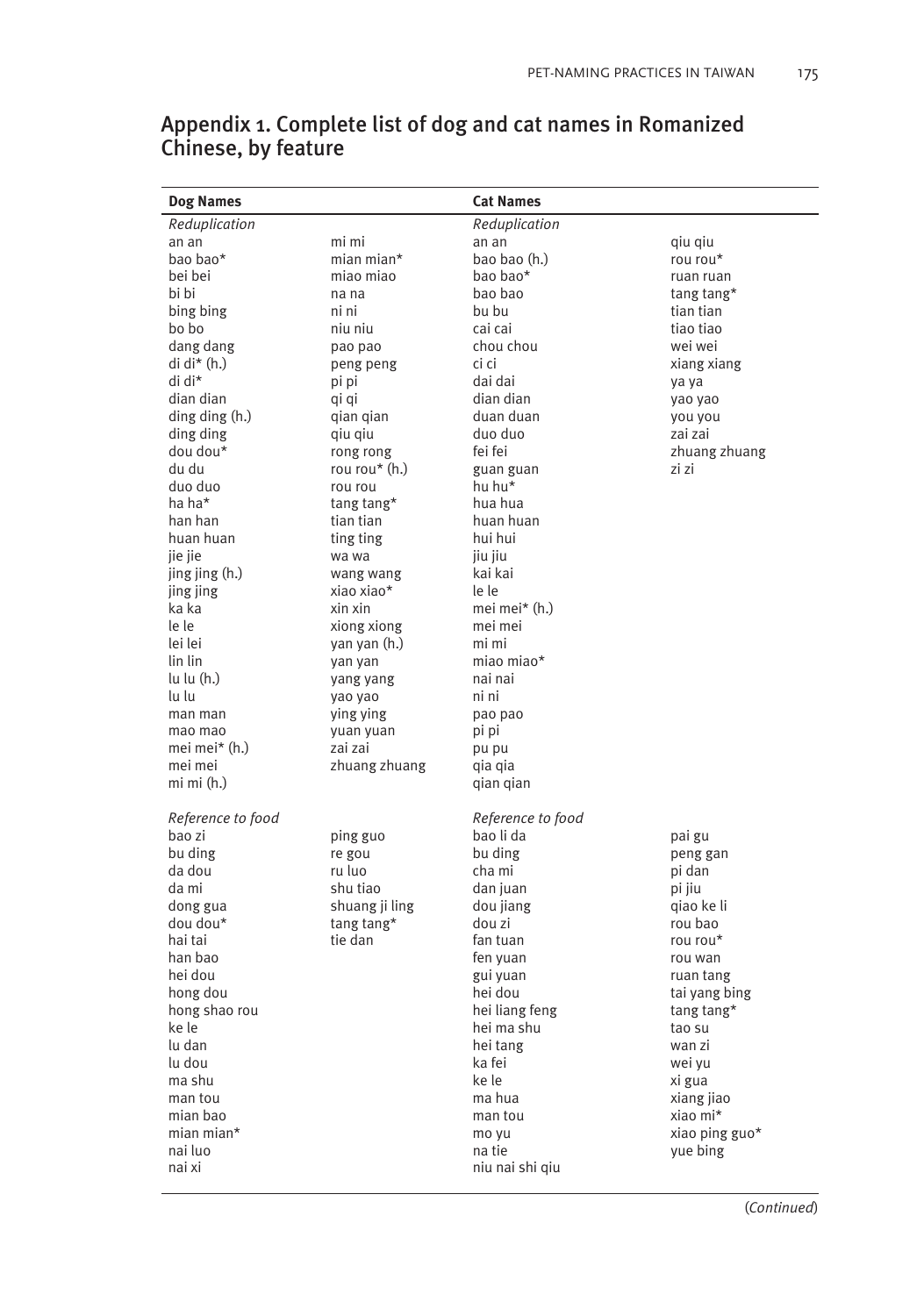## Appendix 1. (Continued)

| <b>Dog Names</b>            |              | <b>Cat Names</b>            |                 |
|-----------------------------|--------------|-----------------------------|-----------------|
| Marker of endearment        |              | Marker of endearment        |                 |
| A. Xiao-X                   |              | A. Xiao-X                   |                 |
| xiao bai                    | xiao ping    | Wu xiao di*                 | xiao long       |
| xiao bao*                   | xiao shi mei | Wu xiao mei*                | xiao mi (h.)    |
| xiao bei                    | xiao xi      | xiao bai miao*              | xiao mi*        |
| xiao guai                   |              | xiao ben                    | xiao miao*      |
| xiao hei                    |              | xiao bo                     | xiao ping guo*  |
| xiao huang                  |              | xiao er duo                 | xiao san        |
| xiao ke ai                  |              | xiao gong zhu               | xiao ye         |
| xiao li                     |              | xiao hei miao*              | xiao yue        |
| xiao mei                    |              | xiao hu                     | Xie xiao qi*    |
| xiao mi                     |              | xiao hua                    | Zhang xiao mao* |
| xiao pang                   |              | xiao kui                    |                 |
|                             |              |                             |                 |
| $B. A-X$                    |              | $B. A-X$                    |                 |
| A-bu                        | A-mou        | A-hu                        | A-mao           |
| A-fei                       | A-wang       | A-huang                     | A-mi            |
|                             |              | A-jin                       | A-pi            |
|                             |              |                             |                 |
| C.X-bao                     |              | C.X-bao                     |                 |
| bao bei                     | xiao bao*    | bao bao*                    | hui bao         |
| bao bao*                    |              | di bao*                     | mao bao         |
| D. Familial relation        |              | D. Familial relation        |                 |
| *ih ih                      |              | di bao*                     | Wu xiao mei*    |
| mei mei*                    |              | hu er                       | Xie xiao qi*    |
| qiao mei (h.)               |              | mei mei*                    | Zhang san feng  |
| giao mei                    |              | sha mei                     | Zhang xi xi*    |
|                             |              | Wu xiao di*                 |                 |
|                             |              |                             |                 |
| E. Other affectionate terms |              | E. Other affectionate terms |                 |
| ha ni                       | tai zi       | ma ji                       |                 |
| gong zhu                    | wa wa        | mi tu                       |                 |
| mei li                      |              | wa ni                       |                 |
|                             |              |                             |                 |
| Foreign names               |              | Foreign names               |                 |
| ai mi li                    | ma ni        | ai mi                       | lu xi           |
| an na                       | mei ya       | ai sha                      | mi ka           |
| ba dun                      | mi li        | ai si                       | mi luo          |
| bei le                      | mi ni        | ao li fo                    | mi ni           |
| bi li                       | mi gi        | bei ke han mu               | mi ya           |
| du bi                       | mi xiu       | bei la                      | qiao dan        |
| fei bi                      | ou ba ma     | bo bi                       | tai bi          |
| ha li                       | sai lin na   | cha li                      | xin ba          |
| ke lin dun                  | su fei       | dai fei                     | yao ming        |
| lai en                      | tai lang     | dai xi                      |                 |
| li ao                       | wei na       | hu ke                       |                 |
| li li si                    | xin ba       | jie ke                      |                 |
| li na                       | xue li       | kai li                      |                 |
| lin da                      | vi lai       | lu na                       |                 |
| Onomatopoeic association    |              | Onomatopoeic association    |                 |
| ha ha*                      |              | bai miao                    | pang miao       |
|                             |              | gu lu                       | xiao bai miao*  |
|                             |              | hei miao                    | xiao hei miao*  |
|                             |              | hu hu*                      | xiao miao*      |
|                             |              | miao de le                  | vang mie mie    |
|                             |              | miao lao damiao miao        | Zhang xi xi*    |
|                             |              |                             |                 |

(*Continued*)